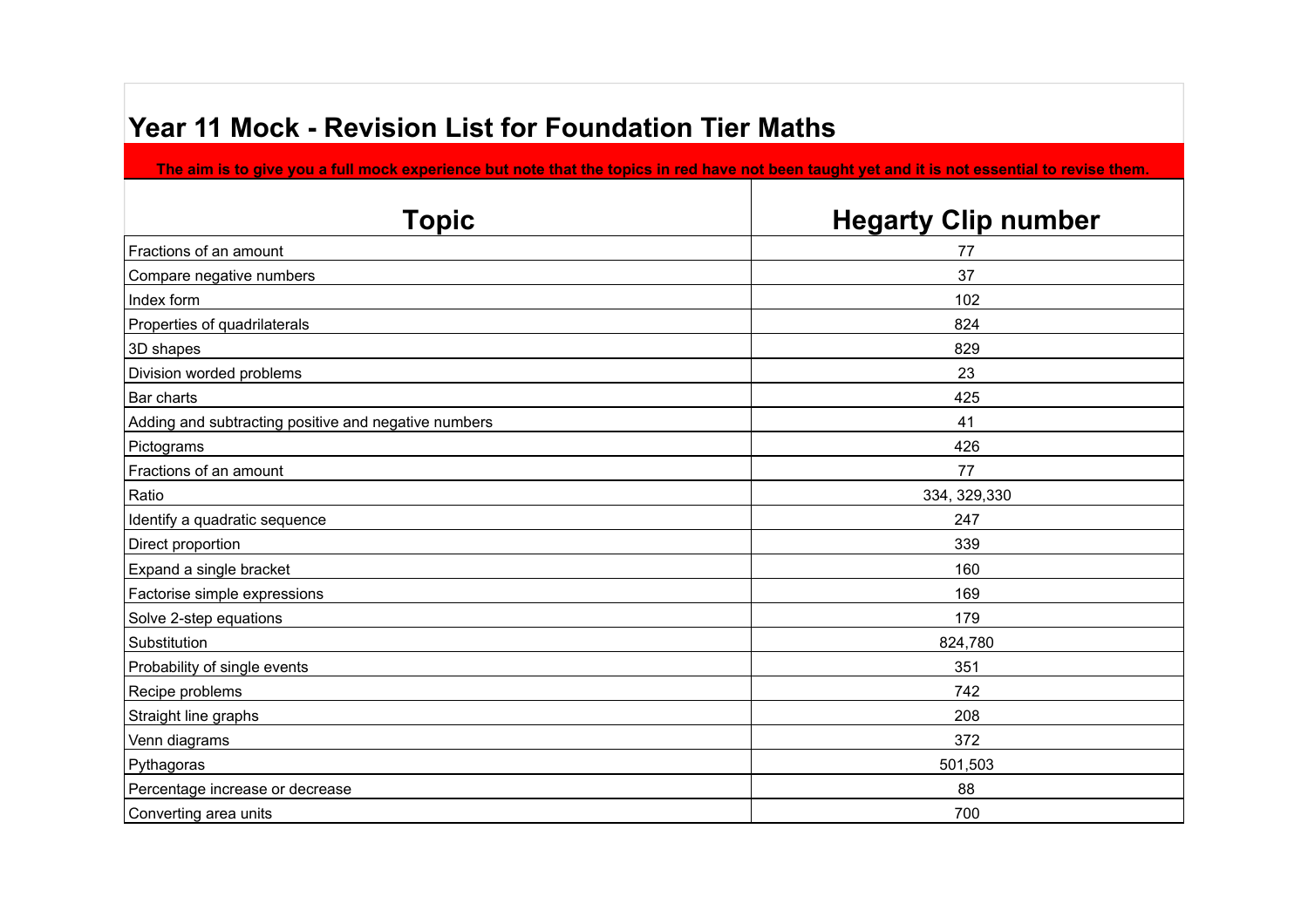| Round numbers                                 | 17,56   |
|-----------------------------------------------|---------|
| Convert fractions to decimals and percentages | 73-75   |
| Perimeter                                     | 552     |
| Calculating with decimals                     | 48-50   |
| Straight line graphs                          | 207     |
| Real life graphs                              | 897     |
| Solving quadratic equations (by factorising)  | 230     |
| Converting time                               | 709     |
| Volume of a prism                             | 571     |
| Error intervals                               | 774     |
| Vertical line graphs                          | 425     |
| <b>Systematic listing</b>                     | 670     |
| Frequency trees                               | 368     |
| Describe transformations                      | 651     |
| Add or subtract fractions                     | 66      |
| Reflections                                   | 639     |
| Scale diagrams                                | 867     |
| Highest common factor, lowest common multiple | 31, 34  |
| Converting length                             | 692     |
| Compare decimal numbers                       | 46      |
| Percentages of amounts                        | 87      |
| Ratio and money problem solving               | 335,754 |
| Square numbers                                | 99      |
| Solve 2-step equations                        | 179     |
| Order of operations                           | 24      |
| Angles on a straight line                     | 477     |
| Collecting like terms                         | 156     |
| Scatter diagrams                              | 453-454 |
| Simplifying expressions                       | 158-159 |
| Factors and multiples of a number             | 27, 33  |